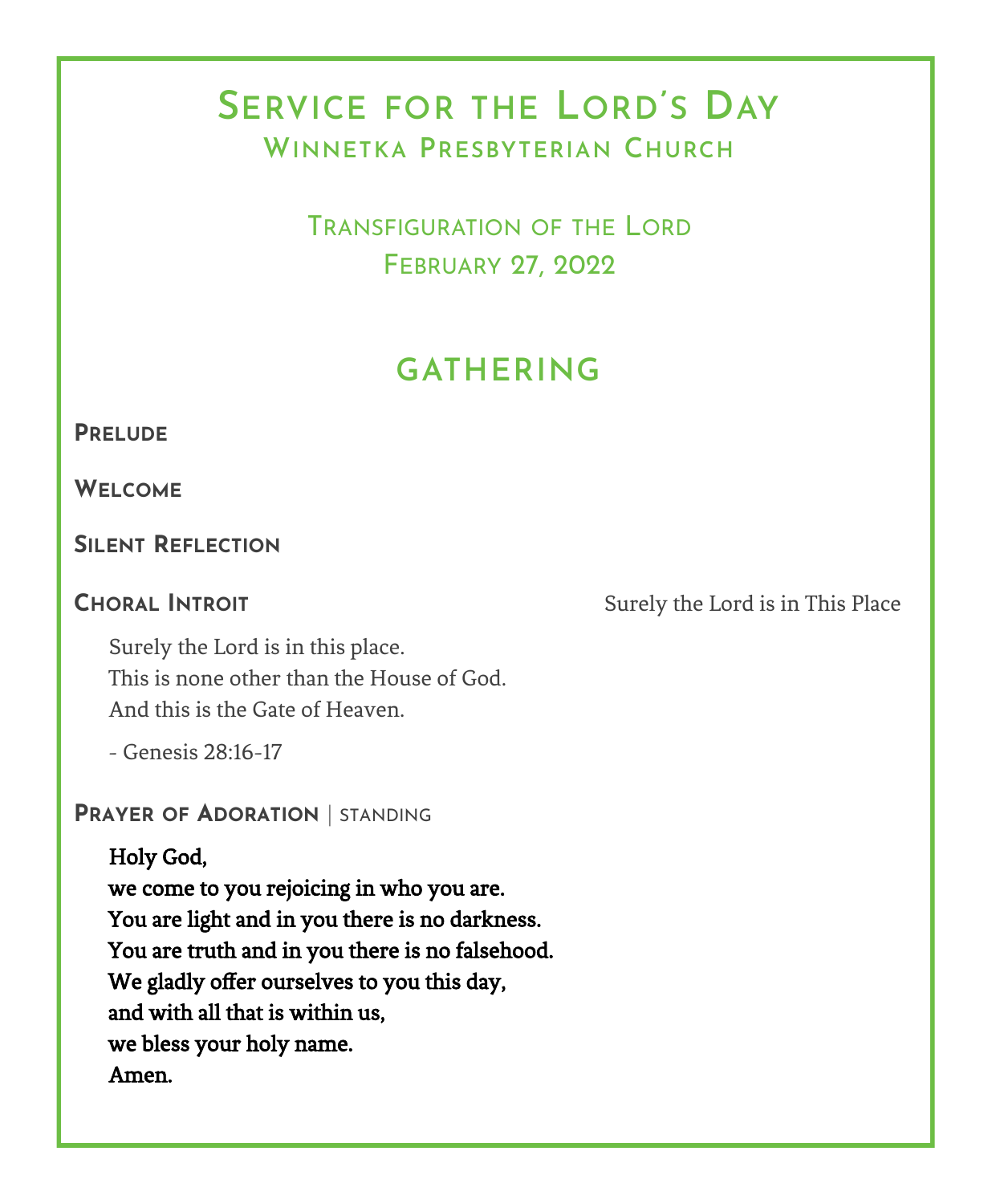**HYMN** | STANDING **IMMORE IMMORE IMMORE IMMORE IMMORE IMMORE IMMORE IMMORE IMMORE IMMORE IMMORE IMMORE IMMORE IMMORE IMMORE IMMORE IMMORE IMMORE IMMORE IMMORE IMMORE IMMORE IMMORE IMMORE IMMORE IMMORE IMMORE IMMORE IMMORE** 

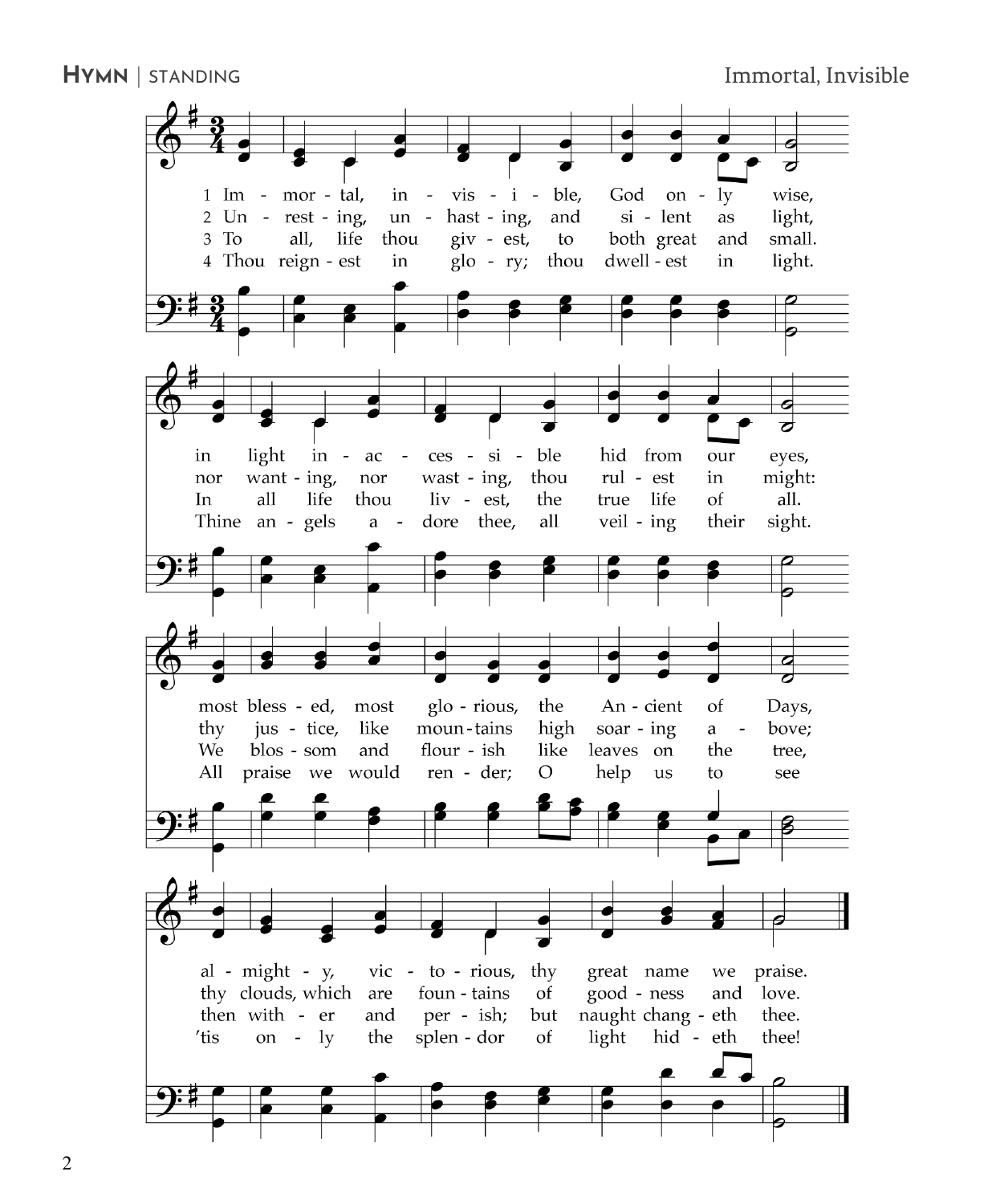## **PRAYER OF CONFESSION**

God of mercy, facing the light of your goodness, we confess all that keeps us from sharing that goodness with others. We get distracted by our desire to have more than we need, and forget the needs of others. We focus on our own disappointments, and forget to trust in the future you set before us. We are overtaken by our own projects, and forget about the life of your kingdom. Transfigure us by your grace, and shape us into disciples who follow Christ's leading each day.

#### **WORDS OF ASSURANCE**

Listen, God is calling, through the Word inviting, offering forgiveness, comfort and joy.

#### **RESPONSE** Listen, God is Calling

# **LISTENING**

#### **PRAYER FOR ILLUMINATION**

#### **HEBREW SCRIPTURE** EXAMPLE **EXAMPLE 24:29-35**

This is the word of the Lord. Thanks be to God.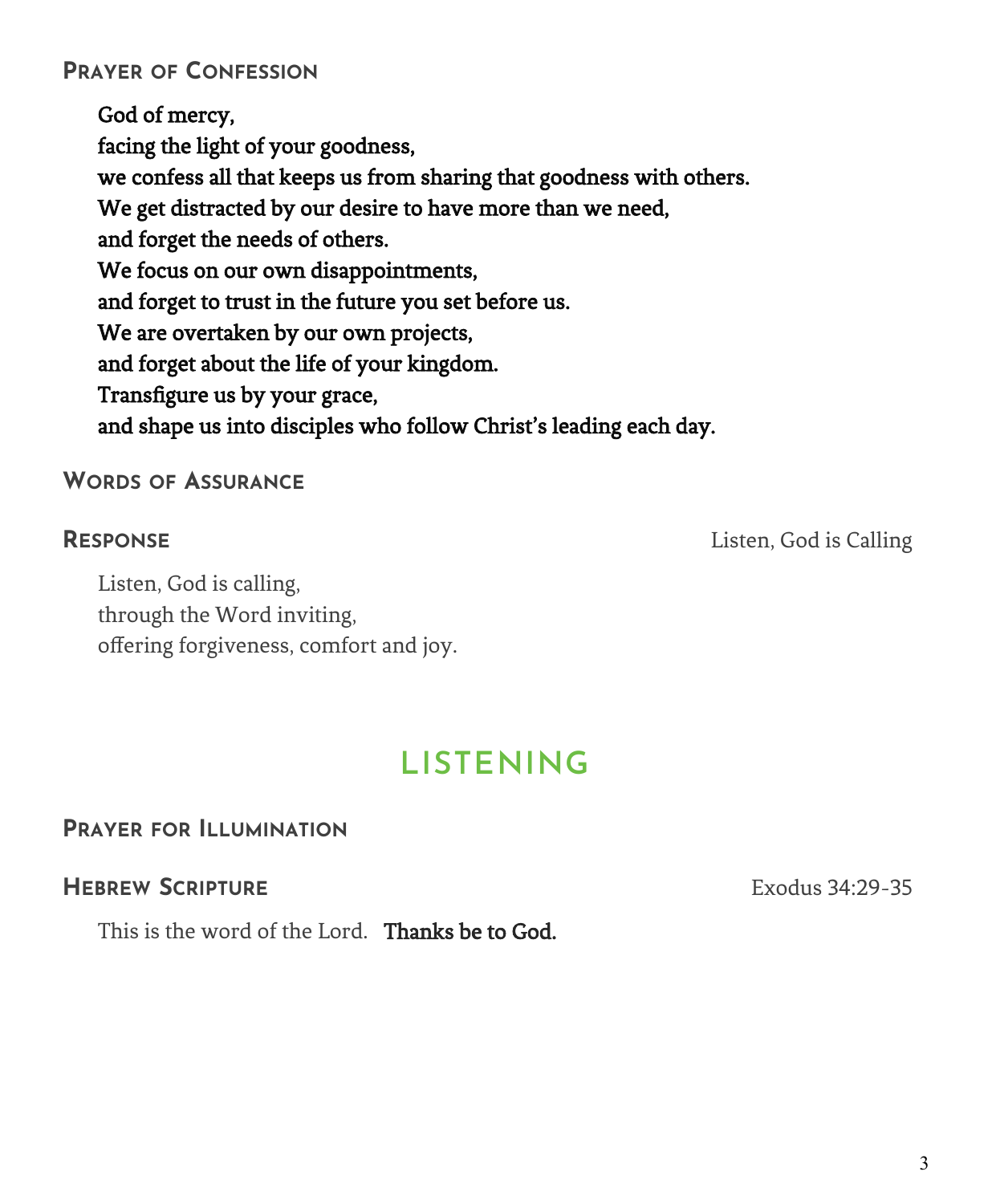4



The Lord is king, in splendor robed; robed is the Lord, surrounded with strength. (refrain)

God has made the world firm, not to be moved. Your throne stands firm from of old;

from everlasting you are, O Lord. (refrain)

Your decrees are worthy of trust indeed; holiness befits your house, O Lord, for length of days. (refrain)

This is the word of the Lord. Thanks be to God.

Children are dismissed to K-6 Sunday School following the scripture reading.

**SERMON** Rev. Paul Gilmore

# **RESPONDING**

## **CHORAL RESPONSE** Fairest Lord Jesus

Fairest Lord Jesus, Ruler of all nature, O thou of God and man the Son: Thee will I cherish, thee will I honor, thou, my soul's glory, joy and crown.

Fair are the meadows, fairer still the woodlands, robed in the blooming garb of spring; Jesus is fairer, Jesus is purer, who makes the woeful heart to sing.

**GOSPEL** Luke 9:28-36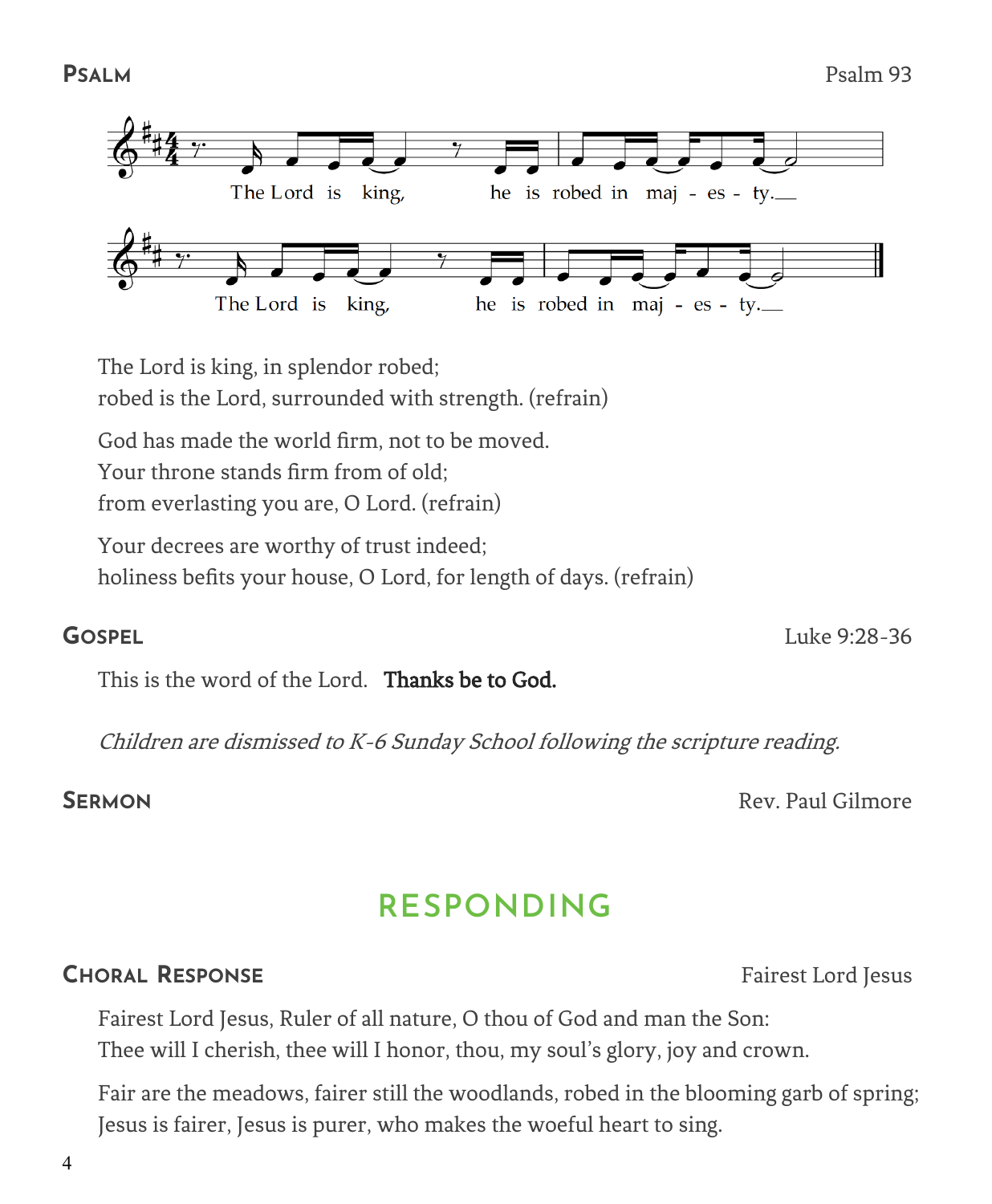Fair is the sunshine, fairer still the moonlight, and all the twinkling starry host; Jesus shines brighter, Jesus shines purer than all the angels heav'n can boast.

Beautiful Savior! Lord of all the nations! Son of God and Son of Man! Glory and honor, praise, adoration, now and forevermore be thine.

#### **PROFESSION OF FAITH** | STANDING from the United Church of Canada

We are not alone, we live in God's world. We believe in God: who has created and is creating, who has come in Jesus, the Word made flesh, to reconcile and make new, who works in us and others by the Spirit. We trust in God. We are called to be the Church: to celebrate God's presence, to live with respect in Creation, to love and serve others, to seek justice and resist evil, to proclaim Jesus, crucified and risen, our judge and our hope. In life, in death, in life beyond death, God is with us. We are not alone. Thanks be to God.

#### **SHARING THE PEACE OF CHRIST** | STANDING

The peace of Christ be with you. And also with you.

Peace, salaam, shalom.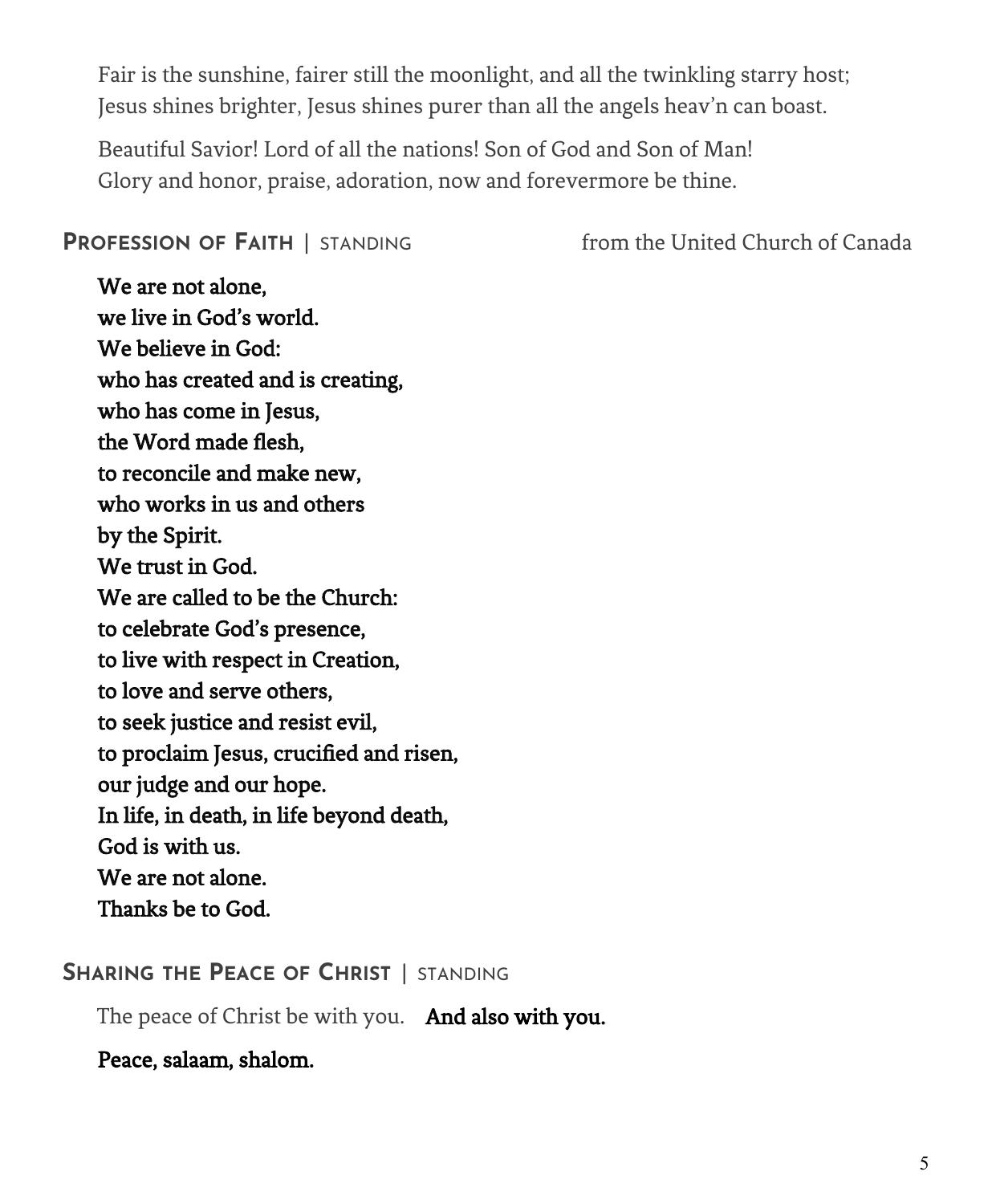### **PRAYERS OF THE PEOPLE**

## **THE LORD'S PRAYER**

Our Father, who art in heaven, hallowed be thy name. Thy kingdom come, thy will be done, on earth as it is in heaven. Give us this day our daily bread; and forgive us our debts as we forgive our debtors; and lead us not into temptation, but deliver us from evil. For thine is the kingdom and the power and the glory forever. Amen.

# **SENDING**



Now, Lord, you have kept your word:

let your servant go in peace.

With my own eyes I have seen the salvation

which you have prepared in the sight of every people:

A light to reveal you to the nations and the glory of your people Israel.

## **CHARGE AND BENEDICTION** | STANDING

## **POSTLUDE**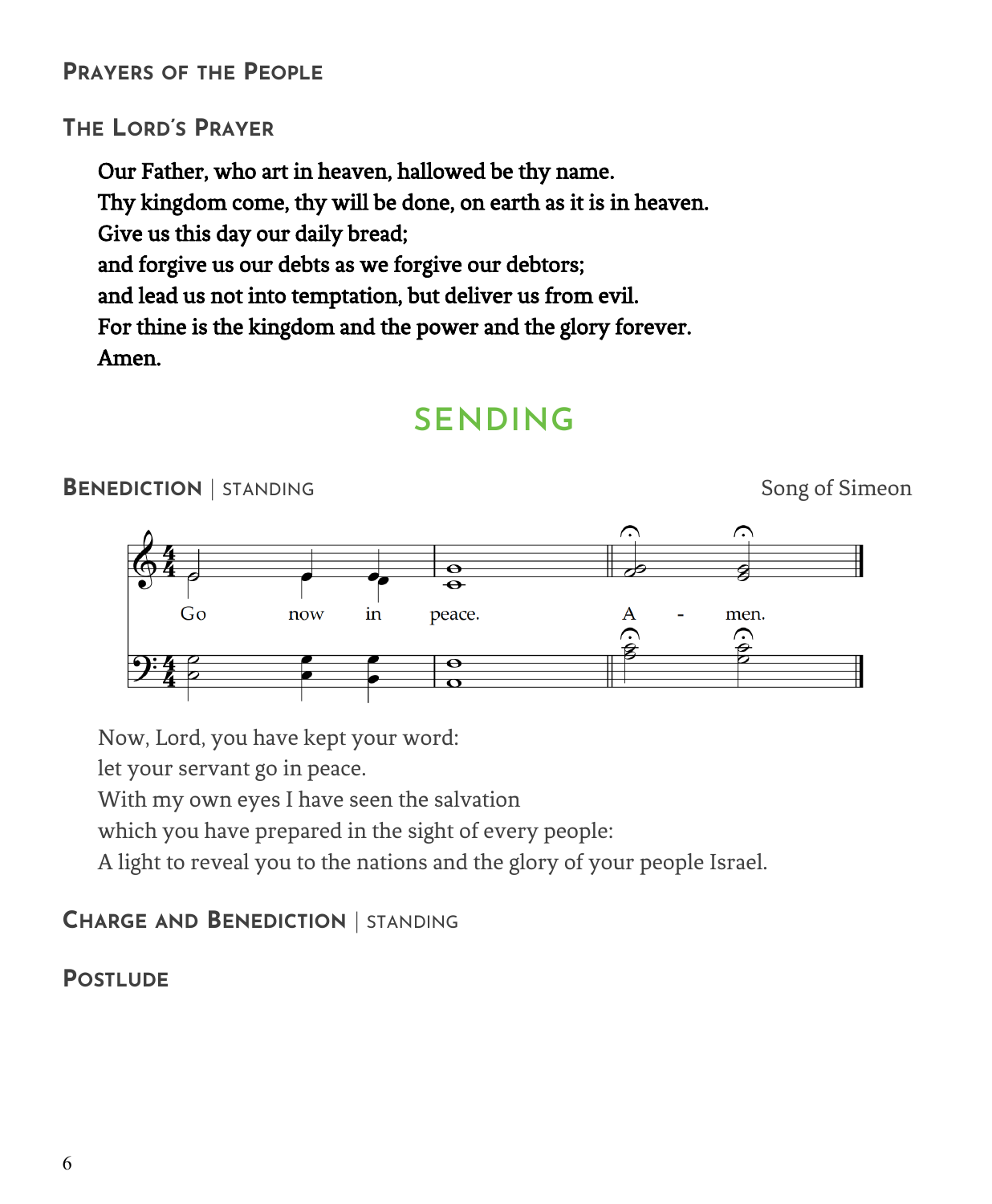# **ANNOUNCEMENTS**

Sign up at winnpres.org to receive our weekly email for all the latest WPC news.

### **DRIVE-THROUGH ASH WEDNESDAY**

THIS Wednesday @ 8am, 12pm, and 4:30pm Lent begins this Wednesday, the day Christians traditionally put ashes on their foreheads as a symbol of repentance. You are invited to observe the day by driving through the roundabout in front of the office from 8-9am or 12-1pm or 4:30-5:30pm. Ashes will be distributed during these times to those who wish to observe the beginning of Lent in this way.

### **ANNUAL CONGREGATIONAL MEETING**

NEXT Sunday, March 6 following worship. The Annual Report is now available online at winnpres.org

## **PICK UP YOUR LENTEN DEVOTIONALS**

Our devotional this year is *Live Lent:* Embracing Justice. It is great resource from the Church of England that invites us during the season to examine our lives truthfully, to see the world more deeply, and to pray that "justice may roll down like waters…" Be sure to pick yours up after worship! There is also a version for children that Nancy will be distributing to families.

**LENTEN CLASS ON CELTIC SPIRITUALITY** Sundays, March 13-April 10 @ 11:10am Conference Room B and via ZOOM

In the year 664, at the Synod of Whitby in Northumbria – an early medieval Anglo-Saxon kingdom in what is now northern England and southeast Scotland – a decision was made which altered the complexion of Christianity in Britain and perhaps much of the Western world.

If you'd like to learn what that decision was and a whole lot more about our Celtic ancestors in the faith, be part of our Lenten Class on Celtic Christianity. The class is a prelude to our church trip to Scotland in June, but it is open not only to our travelers but to the whole congregation.

J. Philip Newell's book, Listening for the Heartbeat of God: A Celtic Spirituality, will be the text for the class. You can order the book on Amazon.

# **WEEKLY OPPORTUNITIES**

Zoom links can be found in your weekly email or at winnpres.org.

# **SERVING TODAY**

Worship Leaders: Paul Gilmore, Geoff Duffy Greeter: Nancy Holly Lector: Andy Langan Prayer Leader: Kathy Fink Musicians: Bryan Wlas, Elizabeth Vaughan, Daniel Rausch, Laura Bumgardner, Warren Oja Sound: Stephen Gloyd

Music reprinted under onelicense.net #A-718077 and LicenSing #L22162 / Go Now in Peace Hal Hopson. Copyright © 1986 Hope Publishing Company / The Lord is King by Craig and Kristen Colson © 2016 World Library Publications.